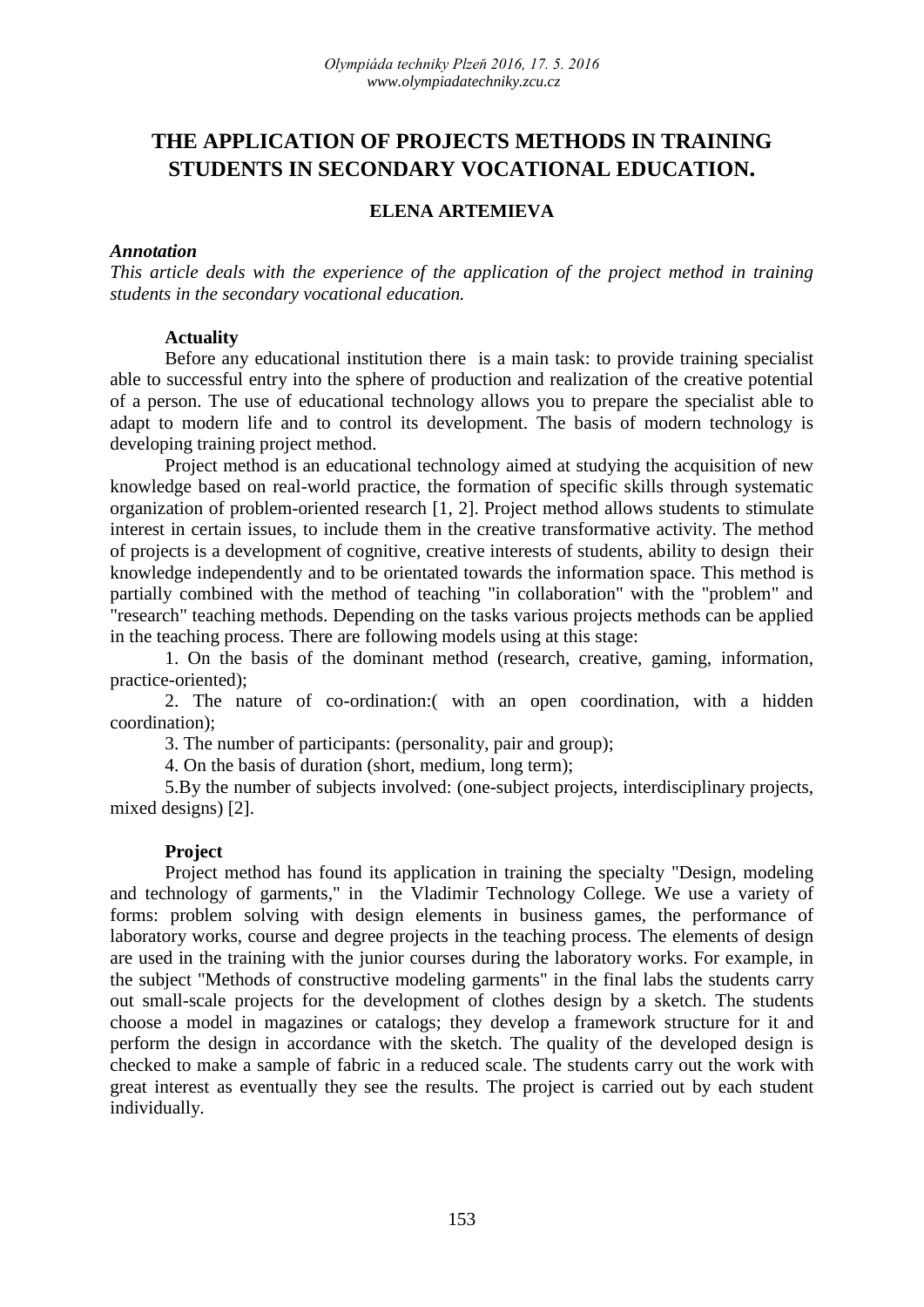| $N_2$          | Name of the discipline                                                         | Students' activity                                                                                                                                                                       | Number of participants of the project                                                                                                                                                             |
|----------------|--------------------------------------------------------------------------------|------------------------------------------------------------------------------------------------------------------------------------------------------------------------------------------|---------------------------------------------------------------------------------------------------------------------------------------------------------------------------------------------------|
| $\mathbf{1}$   | "Fundamentals of<br>processing various types<br>of clothing"                   | For the proposed<br>models of clothes,<br>consider the<br>products and<br>processing<br>methods to choose<br>the optimal<br>equipment.                                                   | The project is implemented in pairs, and<br>it is an intersubject one as it includes the<br>knowledge accumulated in the<br>disciplines "Materials, performing works<br>in "a tailor" specialty". |
| $\overline{2}$ | "Materials"                                                                    | At a final lesson it<br>is suggested to<br>pick up a package<br>of materials and<br>justify the choice<br>in a form of<br>business game.                                                 | Students are carrying out such a project<br>in groups.                                                                                                                                            |
| 3              | "Preparation and<br>organization of<br>technological processes<br>of garments" | The students<br>perform<br>calculations of pre-<br>process<br>parameters,<br>develop advanced<br>models of clothes<br>of obsolete<br>products (clothes<br>update) and do<br>other tasks. | The work is performed both individually<br>and in groups.                                                                                                                                         |
| $\overline{4}$ | "Fundamentals of<br>artistic treatment of<br>garments"                         | The students<br>perform creative<br>projects.                                                                                                                                            | For example, they examine the national<br>costume and make stylized decoration.                                                                                                                   |

Project method is used in the research work of students. With the results of this type the students annually perform at scientific conferences (for example, "Creating an individual image in office style clothes", "Development of festive clothing collection for children". Performing the tasks the students carried out not only research and generalization of knowledge, but they also put the projects into practice, they introduced ready-made clothing samples.

Research and degree projects require a well thought-out project structure, systematic correction in the course of work, analysis, synthesis, reasoned conclusions and results. Fulfilling the projects students apply knowledge, both creative and technical, for example, projects include: performing sketching models, dimensioning, a reasonable selection of materials. As a result, the students defend their graduation projects, they reason their decisions and prove the reality of its application.

At the stage of final state certification, the students complete degree projects, they design like at a real enterprise: from concept sketches to the finished model of the sample and project the sewing department.